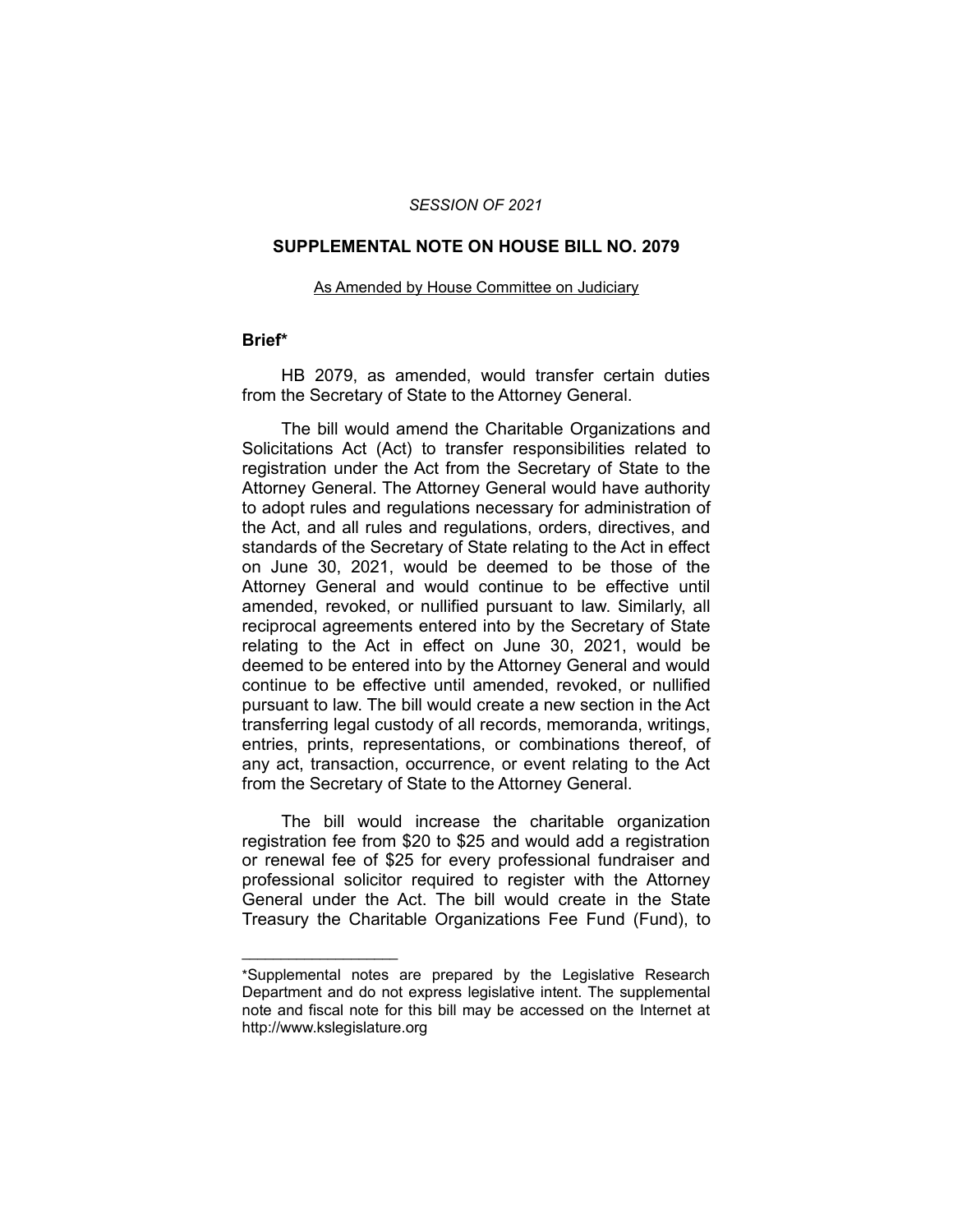which the Attorney General would remit all moneys received pursuant to the Act. The bill would state moneys in the Fund are to be used by the Attorney General to carry out the provisions and purposes of the Act, and the bill would specify how moneys are to be credited to the Fund and how expenditures are to be made from the Fund.

The bill would amend the State Governmental Ethics Law, in a provision regarding solicitation, to reflect the transfer of duties under the Act.

The bill also would amend statutes regarding a substitute mailing address program for certain victims of domestic violence, sexual assault, human trafficking, or stalking, to transfer responsibility for administering the program from the Secretary of State to the Attorney General. Related rules and regulations authority (except for that relating to voting procedures) would be transferred, and the bill would deem all rules and regulations, orders, directives, and standards of the Secretary of State relating to the program (except for those prescribing voting procedures) in effect on June 30, 2021, to be those of the Attorney General, and they would continue to be effective until amended, revoked, or nullified pursuant to law. Similarly, the bill would transfer legal custody of all records, memoranda, writings, entries, prints, representations, or combinations thereof of any act, transaction, occurrence, or event relating to the program (except for those relating to voting procedures) to the Attorney General. The bill would add an exception to the provision prohibiting the making of any records in a program participant's file available for inspection or copying; this exception would allow disclosure to the Secretary of State if requested by the Secretary of State for election purposes, in accordance with procedures prescribed by rules and regulations.

The bill would also make technical amendments throughout to ensure consistency in statutory phrasing and references.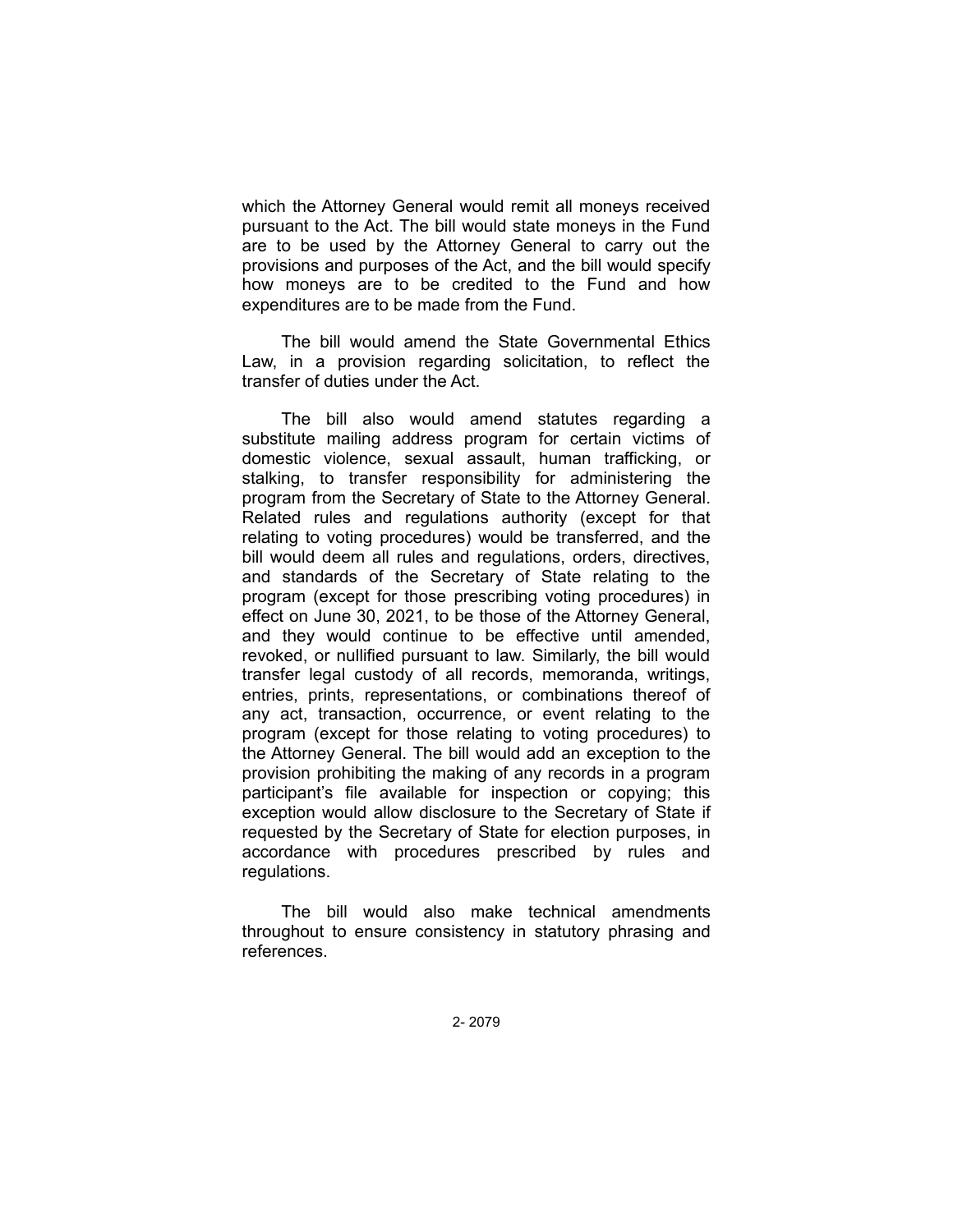# **Background**

HB 2079 was introduced by the House Committee on Judiciary at the request of the Office of the Attorney General. As introduced, HB 2079 contained the provisions transferring the address confidentiality program.

# *House Committee on Judiciary*

In the House Committee hearing on January 25, 2021, representatives of the Office of the Attorney General and the Office of Secretary of State testified as **proponents**, stating HB 2079 was a joint effort between the two offices, and the program (known as "Safe at Home") would be a better fit in the Office of the Attorney General.

No other testimony was provided.

On January 28, 2021, the House Committee amended the bill to add the language of 2021 HB 2080, to transfer duties related to the Charitable Organizations and Solicitations Act.

### *HB 2080 (Charitable Organizations and Solicitations Act)*

HB 2080 was introduced by the House Committee on Judiciary at the request of the Office of the Attorney General.

### *House Committee on Judiciary*

In the House Committee hearing on January 25, 2021, the Attorney General and a representative of the Secretary of State testified as **proponents** of HB 2080, stating the bill was the result of conversations between the two offices, and it would increase efficiency and effectiveness.

No neutral or **opponent** testimony was provided.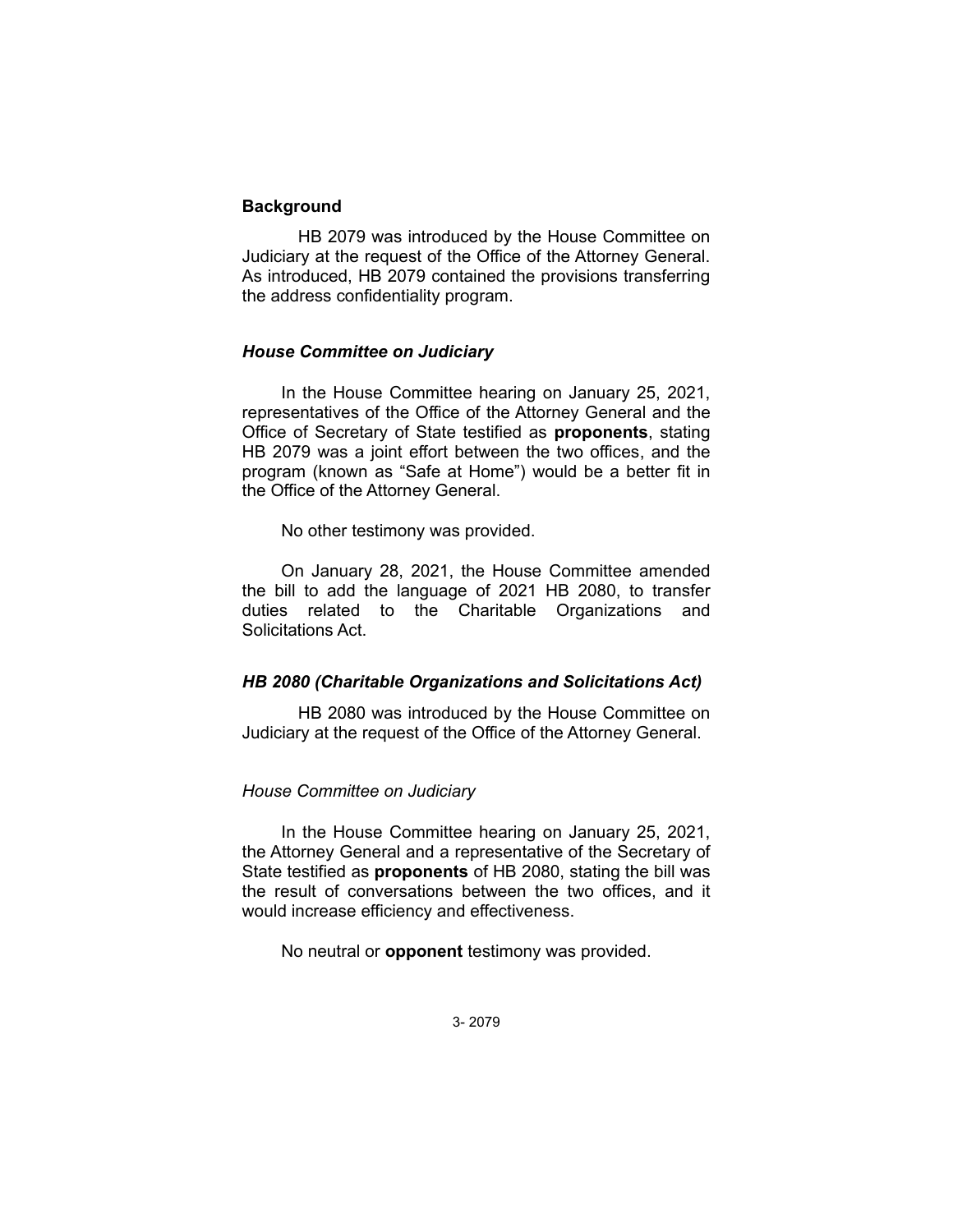# **Fiscal Information**

# *HB 2079 ("Safe at Home")*

According to the fiscal note prepared by the Division of the Budget on HB 2079, as introduced, enactment of the bill would save the Office of Secretary of State approximately \$4,400 per year, based on FY 2020 actual expenditures for the Safe at Home program. The Office of the Attorney General indicates costs of housing the program within its Victim Services Division could be absorbed within existing resources.

Any fiscal effect associated with enactment of HB 2079 is not reflected in *The FY 2022 Governor's Budget Report*.

# *HB 2080 (Charitable Organizations and Solicitations Act)*

According to the fiscal note prepared by the Division of the Budget on HB 2080, enactment of the bill would reduce State General Fund revenues by \$89,075, because current registration and related fees would no longer be received, and the new registration fees would be deposited into the new fee fund. The Attorney General would receive \$128,225 into the new fee fund.

The Attorney General states these revenues would be used to manage the registration program and enforcement expenses associated with the Act. The Attorney General would require 1.0 full-time equivalent position to manage the program, at a cost of \$73,363 annually for salary and benefits. The Attorney General anticipates additional annual expenses of \$15,765 for other expenses, except for \$2,839 used for one-time start-up costs. The remaining revenues would be used to offset a portion of the salary and wage expenditures of investigators and attorneys who currently investigate and enforce violations of the Act, or to increase public awareness and education regarding fraudulent charities and the Act.